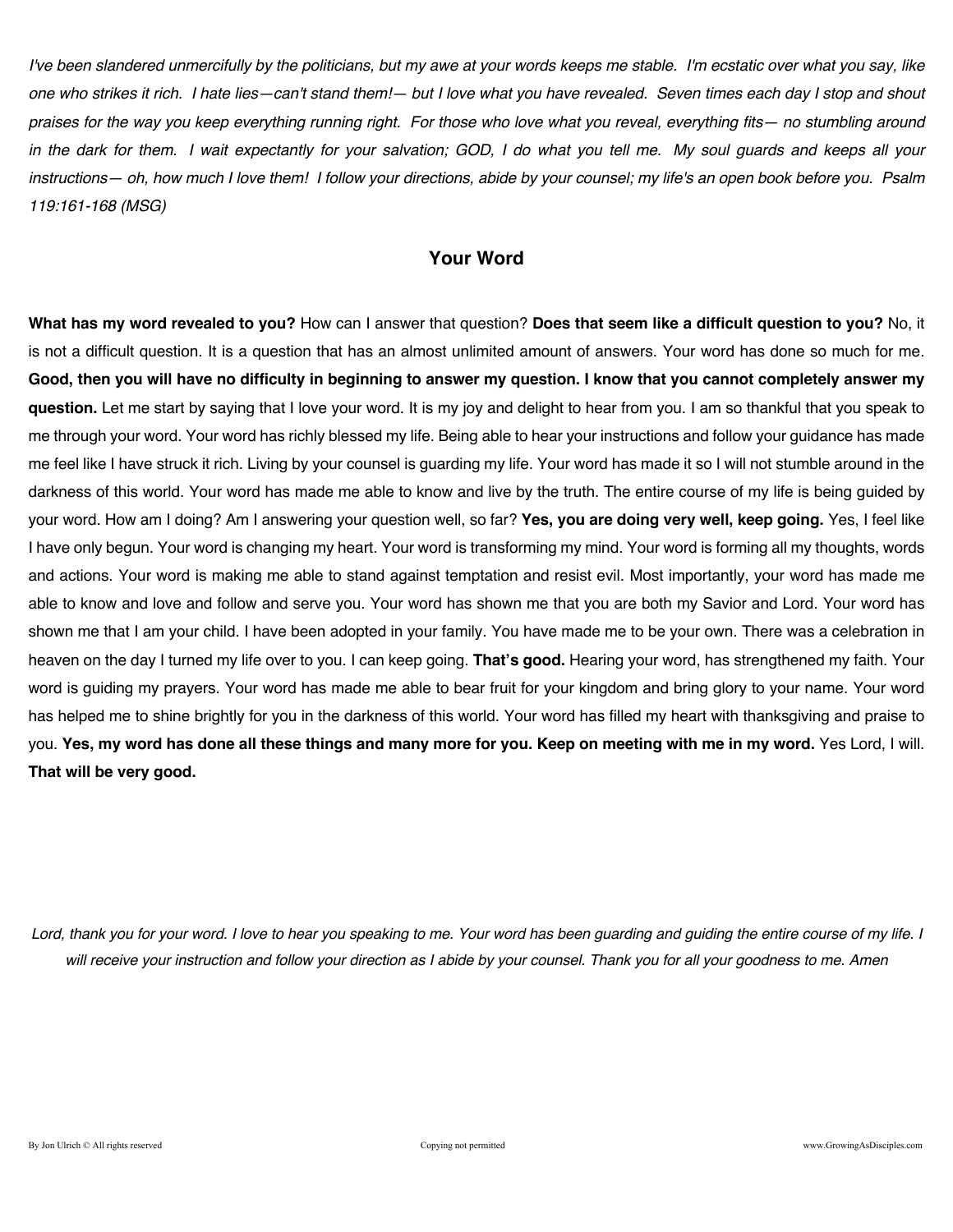### **Becoming Like Christ** *I Love Your Law*

Rulers persecute me without cause, but my heart trembles at your word. I rejoice in your promise like one who finds great spoil. I hate and abhor falsehood but I love your law. Seven times a day I praise you for your righteous laws. Great peace have they who love your law, and nothing can make them stumble. I wait for your salvation, O LORD, and I follow your commands. I obey your statutes, for I love them greatly. I obey your precepts and your statutes, for all my ways are known to you.

NIV Psalm 119:161-168

### **Becoming Like Christ** *I Love Your Instructions*

Powerful people harass me without cause, but my heart trembles only at your word. I rejoice in your word like one who discovers a great treasure. I hate and abhor all falsehood, but I love your instructions. I will praise you seven times a day because all your regulations are just. Those who love your instructions have great peace and do not stumble. I long for your rescue, LORD, so I have obeyed your commands. I have obeyed your laws, for I love them very much. Yes, I obey your commandments and laws because you know everything I do.

NLT Psalm 119:161-168

### **Becoming Like Christ** *I Love Your Law*

Princes persecute me without cause, but my heart stands in awe of your words. I rejoice at your word like one who finds great spoil. I hate and abhor falsehood, but I love your law. Seven times a day I praise you for your righteous ordinances. Great peace have those who love your law; nothing can make them stumble. I hope for your salvation, O LORD, and I fulfill your commandments. My soul keeps your decrees; I love them exceedingly. I keep your precepts and decrees, for all my ways are before you.

NRSV Psalm 119:161-168

# **Becoming Like Christ** *Your Law Do I Love*

Princes pursue *and* persecute me without cause, but my heart stands in awe of Your words [dreading violation of them far more than the force of prince or potentate]. I rejoice at Your word as one who finds great spoil. I hate and abhor falsehood, but Your law do I love. Seven times a day *and* all day long do I praise You because of Your righteous decrees. Great peace have they who love Your law; nothing shall offend them *or* make them stumble. I am hoping *and* waiting [eagerly] for Your salvation, O Lord, and I do Your commandments. Your testimonies have I kept [hearing, receiving, loving, and obeying them]; I love them exceedingly! I have observed Your precepts *and* Your testimonies, for all my ways are [fully known] before You.

| AMP | Psalm 119:161-168 |
|-----|-------------------|
|     |                   |

### **Becoming Like Christ** *I Love Your Law*

Princes persecute me without cause, But my heart stands in awe of Your words. I rejoice at Your word, As one who finds great spoil. I hate and despise falsehood, *But* I love Your law. Seven times a day I praise You, Because of Your righteous ordinances. Those who love Your law have great peace, And nothing causes them to stumble. I hope for Your salvation, O LORD, And do Your commandments. My soul keeps Your testimonies, And I love them exceedingly. I keep Your precepts and Your testimonies, For all my ways are before You.

### **Becoming Like Christ** *I Love Your Law*

Princes persecute me without cause, but my heart stands in awe of your words. I rejoice at your word like one who finds great spoil. I hate and abhor falsehood, but I love your law. Seven times a day I praise you for your righteous rules. Great peace have those who love your law; nothing can make them stumble. I hope for your salvation, O LORD, and I do your commandments. My soul keeps your testimonies; I love them exceedingly. I keep your precepts and testimonies, for all my ways are before you.

ESV Psalm 119:161-168

### **Becoming Like Christ** *I Love Your Law*

Princes persecute me without a cause, But my heart stands in awe of Your word. I rejoice at Your word As one who finds great treasure. I hate and abhor lying, *But* I love Your law. Seven times a day I praise You, Because of Your righteous judgments. Great peace have those who love Your law, And nothing causes them to stumble. LORD, I hope for Your salvation, And I do Your commandments. My soul keeps Your testimonies, And I love them exceedingly. I keep Your precepts and Your testimonies, For all my ways *are* before You.

### NKJVPsalm 119:161-168

# **Becoming Like Christ** *I Love What You Have Revealed*

I've been slandered unmercifully by the politicians, but my awe at your words keeps me stable. I'm ecstatic over what you say, like one who strikes it rich. I hate lies—can't stand them!— but I love what you have revealed. Seven times each day I stop and shout praises for the way you keep everything running right. For those who love what you reveal, everything fits— no stumbling around in the dark for them. I wait expectantly for your salvation; GOD, I do what you tell me. My soul guards and keeps all your instructions oh, how much I love them! I follow your directions, abide by your counsel; my life's an open book before you.

MSG **Psalm 119:161-168** 

## **Becoming Like Christ** *I Love Your Laws*

Great men have persecuted me, though they have no reason to, but I stand in awe of only your words. I rejoice in your laws like one who finds a great treasure. How I hate all falsehood, but how I love your laws. I will praise you seven times a day because of your wonderful laws. Those who love your laws have great peace of heart and mind and do not stumble. I long for your salvation, Lord, and so I have obeyed your laws. I have looked for your commandments, and I love them very much; yes, I have searched for them. You know this because everything I do is known to you. Psalm 119:161-168 (TLB)

TLB Psalm 119:161-168

### **Becoming Like Christ** *I Love Your Teachings*

Leaders attack me for no reason, but I fear your law in my heart. I am as happy over your promises as if I had found a great treasure. I hate and despise lies, but I love your teachings. Seven times a day I praise you for your fair laws. Those who love your teachings will find true peace, and nothing will defeat them. I am waiting for you to save me, LORD. I will obey your commands. I obey your rules, and I love them very much. I obey your orders and rules, because you know everything I do.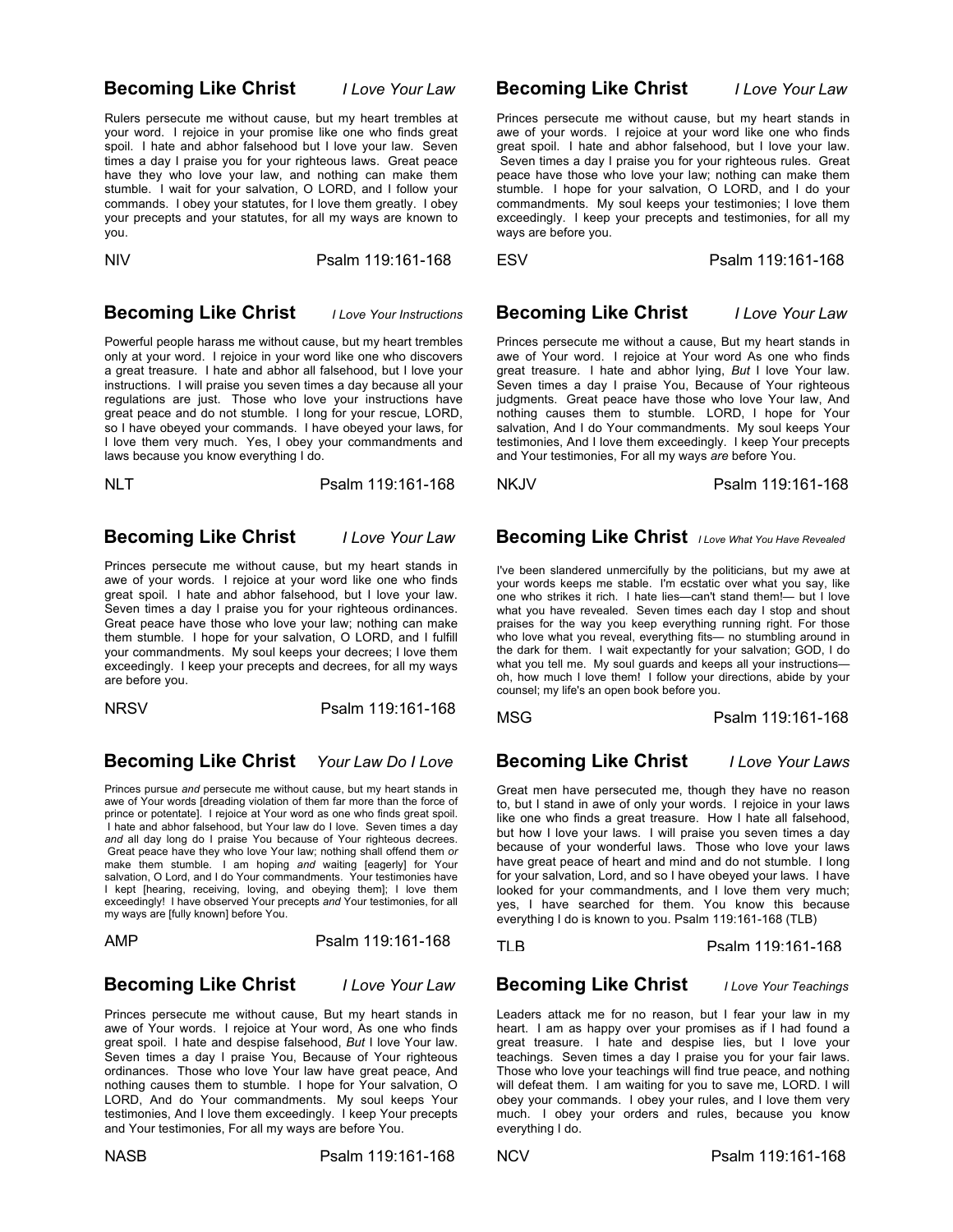**I Love What You Have Revealed** Year Week Day Date

**Becoming Like Christ** – Psalm 119:161-168 **In Context:** *Read Psalm 119*

# **Begin With Prayer:** *Here I am Lord. I Am Listening.*

# **Meditating On God's Word:** *(What is God speaking to your heart?)*

I've been slandered unmercifully by the politicians, but my awe at your words keeps me stable. I'm ecstatic over what you say, like one who strikes it rich. I hate lies—can't stand them!— but I love what you have revealed. Seven times each day I stop and shout praises for the way you keep everything running right. For those who love what you reveal, everything fits— no stumbling around in the dark for them. I wait expectantly for your salvation; GOD, I do what you tell me. My soul guards and keeps all your instructions— oh, how much I love them! I follow your directions, abide by your counsel; my life's an open book before you. Psalm 119:161-168 (MSG)

### **Considering The Words***: (What words speak to your heart?)*

I've been slandered unmercifully | by the politicians, | but my awe | at your words | keeps me stable. | I'm ecstatic | over what you say, | like one who | strikes it rich. | I hate lies—can't stand them!—| but I love | what you | have revealed. | Seven times | each day | I stop | and | shout praises | for the way | you keep everything | running right. | For those | who love | what you reveal, | everything fits— | no stumbling around | in the dark | for them. | I wait expectantly | for your salvation; | GOD, | I do what you | tell me. | My soul guards | and keeps | all your instructions— | oh, how much | I love them! | I follow | your directions, | abide by your counsel; | my life's | an open book | before you. Psalm 119:161-168 (MSG)

### **Praying The Scripture:** *(What prayer from your heart will you write?)*

Lord, thank you for your word. I love to hear you speaking to me. Your word has been guarding and guiding the entire course of my life. I will receive your instruction and follow your direction as I abide by your counsel. Thank you for all your goodness to me. Amen \_\_\_\_\_\_\_\_\_\_\_\_\_\_\_\_\_\_\_\_\_\_\_\_\_\_\_\_\_\_\_\_\_\_\_\_\_\_\_\_\_\_\_\_\_\_\_\_\_\_\_\_\_\_\_\_\_\_\_\_\_\_\_\_\_\_\_\_\_\_\_

 $\_$  , and the contribution of the contribution of  $\mathcal{L}$  , and  $\mathcal{L}$  , and  $\mathcal{L}$  , and  $\mathcal{L}$  , and  $\mathcal{L}$  , and  $\mathcal{L}$  , and  $\mathcal{L}$  , and  $\mathcal{L}$  , and  $\mathcal{L}$  , and  $\mathcal{L}$  , and  $\mathcal{L}$  , and  $\mathcal{L$ \_\_\_\_\_\_\_\_\_\_\_\_\_\_\_\_\_\_\_\_\_\_\_\_\_\_\_\_\_\_\_\_\_\_\_\_\_\_\_\_\_\_\_\_\_\_\_\_\_\_\_\_\_\_\_\_\_\_\_\_\_\_\_\_\_\_\_\_\_\_\_

# **What It Means:** *(What questions speak to your heart?) (Suggested questions for small group discussion are in bold)*

\_\_\_\_\_\_\_\_\_\_\_\_\_\_\_\_\_\_\_\_\_\_\_\_\_\_\_\_\_\_\_\_\_\_\_\_\_\_\_\_\_\_\_\_\_\_\_\_\_\_\_\_\_\_\_\_\_\_\_\_\_\_\_\_\_\_\_\_\_\_\_ \_\_\_\_\_\_\_\_\_\_\_\_\_\_\_\_\_\_\_\_\_\_\_\_\_\_\_\_\_\_\_\_\_\_\_\_\_\_\_\_\_\_\_\_\_\_\_\_\_\_\_\_\_\_\_\_\_\_\_\_\_\_\_\_\_\_\_\_\_\_\_ \_\_\_\_\_\_\_\_\_\_\_\_\_\_\_\_\_\_\_\_\_\_\_\_\_\_\_\_\_\_\_\_\_\_\_\_\_\_\_\_\_\_\_\_\_\_\_\_\_\_\_\_\_\_\_\_\_\_\_\_\_\_\_\_\_\_\_\_\_\_\_ \_\_\_\_\_\_\_\_\_\_\_\_\_\_\_\_\_\_\_\_\_\_\_\_\_\_\_\_\_\_\_\_\_\_\_\_\_\_\_\_\_\_\_\_\_\_\_\_\_\_\_\_\_\_\_\_\_\_\_\_\_\_\_\_\_\_\_\_\_\_\_ \_\_\_\_\_\_\_\_\_\_\_\_\_\_\_\_\_\_\_\_\_\_\_\_\_\_\_\_\_\_\_\_\_\_\_\_\_\_\_\_\_\_\_\_\_\_\_\_\_\_\_\_\_\_\_\_\_\_\_\_\_\_\_\_\_\_\_\_\_\_\_

\_\_\_\_\_\_\_\_\_\_\_\_\_\_\_\_\_\_\_\_\_\_\_\_\_\_\_\_\_\_\_\_\_\_\_\_\_\_\_\_\_\_\_\_\_\_\_\_\_\_\_\_\_\_\_\_\_\_\_\_\_\_\_\_\_\_\_\_\_\_\_

\_\_\_\_\_\_\_\_\_\_\_\_\_\_\_\_\_\_\_\_\_\_\_\_\_\_\_\_\_\_\_\_\_\_\_\_\_\_\_\_\_\_\_\_\_\_\_\_\_\_\_\_\_\_\_\_\_\_\_\_\_\_\_\_\_\_\_\_\_\_\_

\_\_\_\_\_\_\_\_\_\_\_\_\_\_\_\_\_\_\_\_\_\_\_\_\_\_\_\_\_\_\_\_\_\_\_\_\_\_\_\_\_\_\_\_\_\_\_\_\_\_\_\_\_\_\_\_\_\_\_\_\_\_\_\_\_\_\_\_\_\_\_

\_\_\_\_\_\_\_\_\_\_\_\_\_\_\_\_\_\_\_\_\_\_\_\_\_\_\_\_\_\_\_\_\_\_\_\_\_\_\_\_\_\_\_\_\_\_\_\_\_\_\_\_\_\_\_\_\_\_\_\_\_\_\_\_\_\_\_\_\_\_\_

How has relying on God's word brought stability into your life?

**How does taking God's word into your heart and mind make you feel like you have struck it rich?** When do you stop to take time to praise God for all that He has done?

**What do you love most about what God has revealed to you from His word?**

How is following God's directions guiding the course of your life?

**How has God's word kept you from stumbling around in the darkness of this world?** How is your soul being kept and guarded by God's word as you abide by His counsel?

### **Living It Out:** *(What action step is God guiding your heart to take?)*

Allow God's word to guard and guide the course of your life.

### **Seeing It Happen:** *(What are you trusting God for in your heart?)*

Have faith that God's word will guard and guide the course of your life as you abide by His counsel.

### **Get Ready To Share:** *(What can you share with others from your heart?)*

Share with another person or your small group how you are relying on God's word to guard and guide you.

**Close With Prayer:** *Quiet Yourself Before The Lord*

*With An Attitude Of Faith Listen To What The Lord Wants To Say To You* 

Adoration… \_\_\_\_\_\_\_\_\_\_\_\_\_\_\_\_\_\_\_\_\_\_\_\_\_\_\_\_\_\_\_\_\_\_\_\_\_\_\_\_\_\_\_\_\_\_\_\_\_\_\_\_\_\_\_\_\_\_\_\_\_\_\_\_\_\_\_\_\_\_\_\_\_\_\_\_\_\_\_ Thanksgiving...  $\textsf{Confession...}\qquad \qquad \underline{\hspace{2.5cm}}$ Intercession... Petition… \_\_\_\_\_\_\_\_\_\_\_\_\_\_\_\_\_\_\_\_\_\_\_\_\_\_\_\_\_\_\_\_\_\_\_\_\_\_\_\_\_\_\_\_\_\_\_\_\_\_\_\_\_\_\_\_\_\_\_\_\_\_\_\_\_\_\_\_\_\_\_\_\_\_\_\_\_\_\_

By Jon Ulrich © All rights reserved compared copying not permitted www.GrowingAsDisciples.com